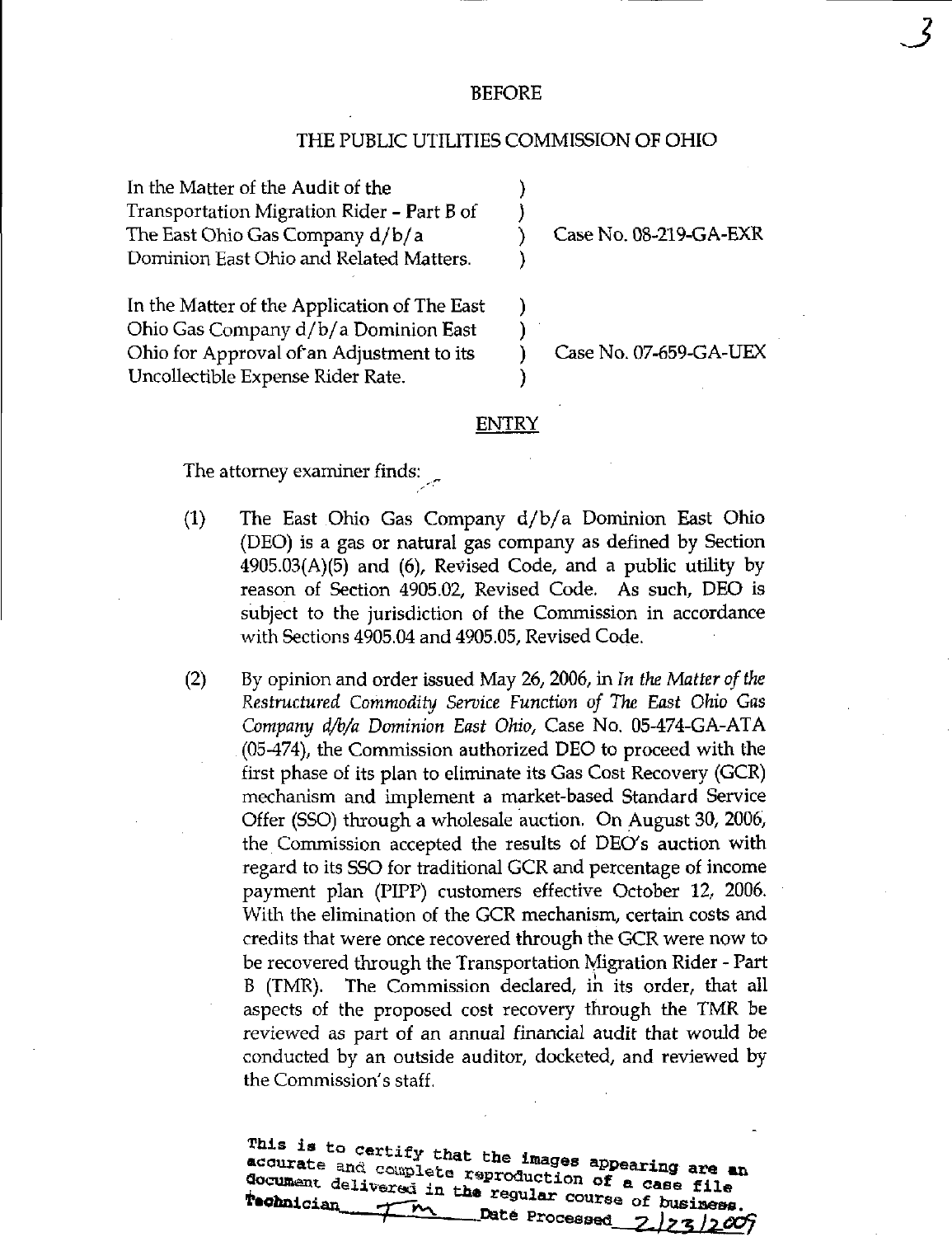- (3) On December 31, 2007, the Commission opened Case No. 08- 219-GA-EXR (08-219) for the purpose of reviewing DEO's TMR.
- (4) On March 26, 2008, the Commission issued an entry in 05-474, initiating a financial audit of DEO's TMR for the period of October 12, 2006, through August 31, 2008. The due date for the TMR audit was October 24, 2008.
- (5) By entry issued November 13, 2008, the attorney examiner issued an entry in 05-474 and 08-219 finding, inter alia, that the audit of DEO's TMR should be considered in a separate docket from 05-474 and that it is appropriate for that consideration to occur in 08-219. The attorney examiner also concluded that, in the future, DEO should file its TMR information in 08-219 or, in subsequent years, in that year's assigned EXR proceeding. In addition, the attorney examiner granted DEO's motion for an extension of time until November 14, 2008, to file its audit report.
- (6) On November 14, 2008, the financial audit for the TMR for the period of October 12, 2006, through August 31, 2008, was filed in 05-474. However, as directed by the attorney examiner's November 13, 2008, entry, the TMR audit should have been filed in  $08-219$ . Accordingly, the Commission's docketing division is ordered to transfer, into 08-219, a copy of the TMR audit report filed in 05-474 on November 14,2008.
- (7) On November 14, 2008, the audit of DEO's uncollectible expense rider for the period of January 1, 2007, through December 31, 2007, was filed in Case No. 07-659-GA-UEX (07- 659).
- (8) At this time, the attorney examiner finds it appropriate to call for comments on the financial audit of the TMR for the period of October 12, 2006, through August 31, 2008, and the audit of DEO's uncollectible expense rider for the period of January 1, , 2007, through December 31, 2007. Accordingly, all interested parties may file comments and reply comments on these audits by March 12, 2009, and March 26, 2009, respectively. In light of the fact that the audits will be considered in 08-219 and 07-659, all comments and reply comments should be filed in those dockets.